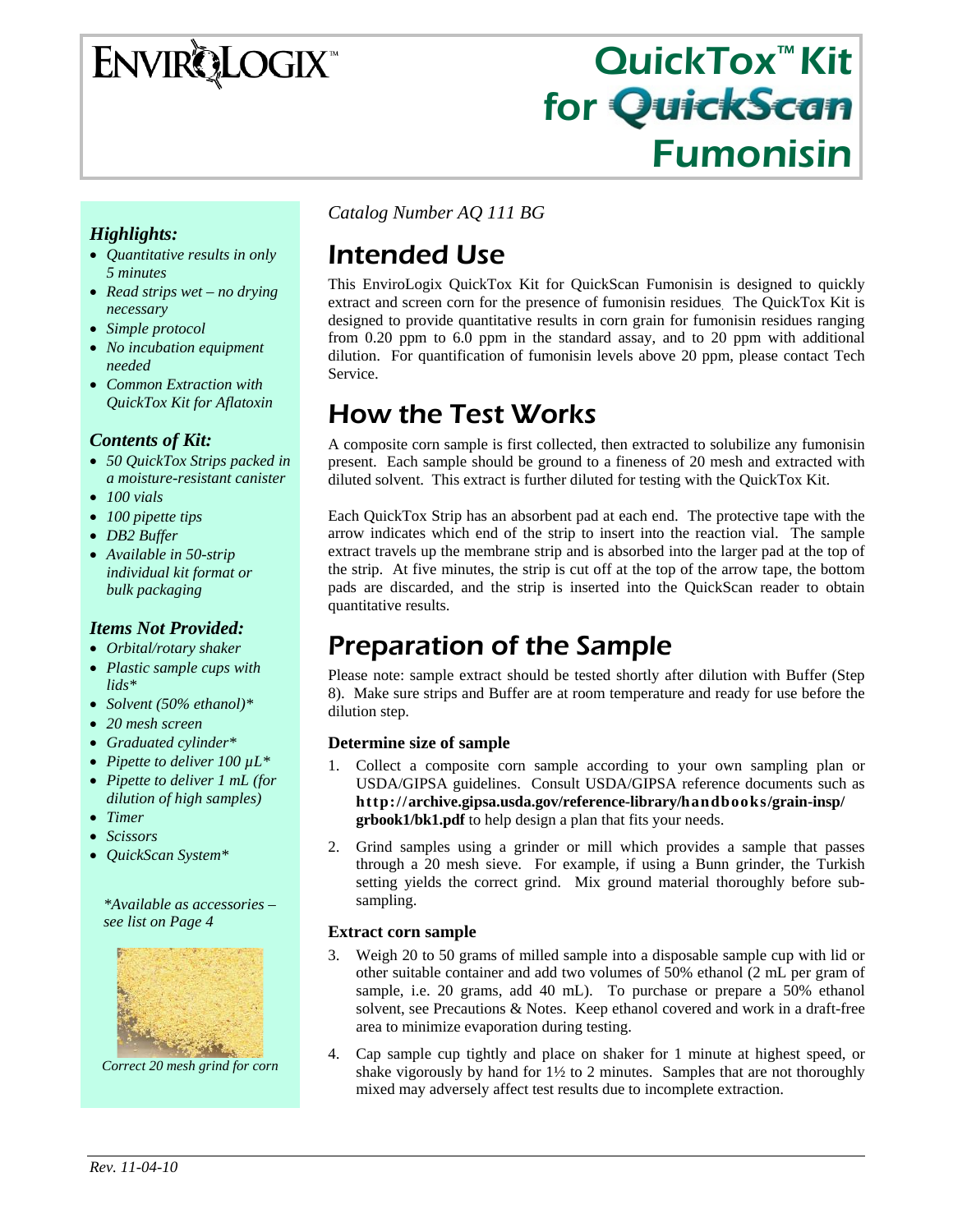#### QuickTox Kit for QuickScan Fumonisin - Bulk Grain Page 2 of 5



*Measure solvent, add to ground sample* 



*Shake mechanically or by hand* 



*Add 50% ethanol then the sample extract to the first vial (the dilution vial) and mix. Discard pipette tip.* 



*With a new pipette tip, add DB2 Buffer to the second vial (the reaction vial) for testing* 

*Then transfer diluted sample from dilution vial to the reaction vial, mix well with pipette tip* 

5. Extract will immediately begin to separate into layers (a more finely ground beginning sample may take a few minutes to settle). The top (yellowish) layer containing the fumonisin residues will be used in testing.

**Dispense liquids** (use 2 vials and 2 pipette tips for each sample being tested: the first set for dilution, the second set for testing):

#### Dilution (vial #1):

- 6. Using a calibrated pipette with a **new tip**, place 100 microliters (100 µL) 50% ethanol into the (first) dilution vial.
- 7. Using the same tip, remove 100 µL from the top (yellowish) layer of extract from the sample cup, avoiding particulates. Add extract to dilution vial containing the ethanol and mix well with pipette by stirring or drawing liquids up and down in the pipette tip. Then discard that pipette tip.

#### Testing (vial #2):

- 8. With **a new** pipette tip**,** add 100 µL of DB2 Buffer to the (second) reaction vial, used for testing**.** Take care not to contaminate Buffer—use a new tip for each test, pipette Buffer before pipetting the diluted extract, and keep Buffer bottle covered when not in use.
- 9. Using the same tip, transfer 100 µL of the well mixed **diluted sample extract**  from the dilution/first vial into the reaction/second vial containing the DB2 Buffer, and mix well by stirring or drawing the liquids up and down in the pipette tip until the mixture is uniformly light yellow.

**NOTES:** Samples that are not thoroughly mixed and/or accurately pipetted will adversely affect test results. Do not reuse diluted samples. Use two new vials for each sample. Use two pipette tips for each sample (one for solvent and extract in the dilution vial, and one for DB2 Buffer and diluted extract in the reaction vial).

#### **For testing samples at levels greater than 6 ppm (up to 20 ppm):**

If after running and reading the test, the initial result is greater than 6 ppm  $($  $> 6.0$ ppm" on QuickScan), and further knowledge about the level of contamination is desired, higher levels can be estimated by further dilution of the sample extract.

- In a new vial (Dilution: vial #1) combine 100  $\mu$ L (50% ethanol) + 100  $\mu$ L extract from the top layer of the original extraction (measure carefully). Add 1 mL 50% ethanol into the same vial. **Mix well**.
- 2. Using a calibrated pipette with a **new tip**, place 100 µL DB2 Buffer into a second vial (Testing: vial #2).
- 3. With the **same** pipette tip, add 100 µL of the newly diluted extract to the reaction vial containing DB2 Buffer. **Mix thoroughly.** Because the extract is further diluted, its addition to the buffer may not turn the mixture yellow.
- 4. Follow the instructions under How to Run. Choose 1:6 under the dilution tab on QuickScan Results Screen—the System will calculate and record the fumonisin level in diluted samples.

### How to Run the QuickTox Strip Test

1. Allow refrigerated canisters to come to room temperature before opening. Remove the QuickTox Strips to be used. Avoid bending the strips. Reseal the canister immediately.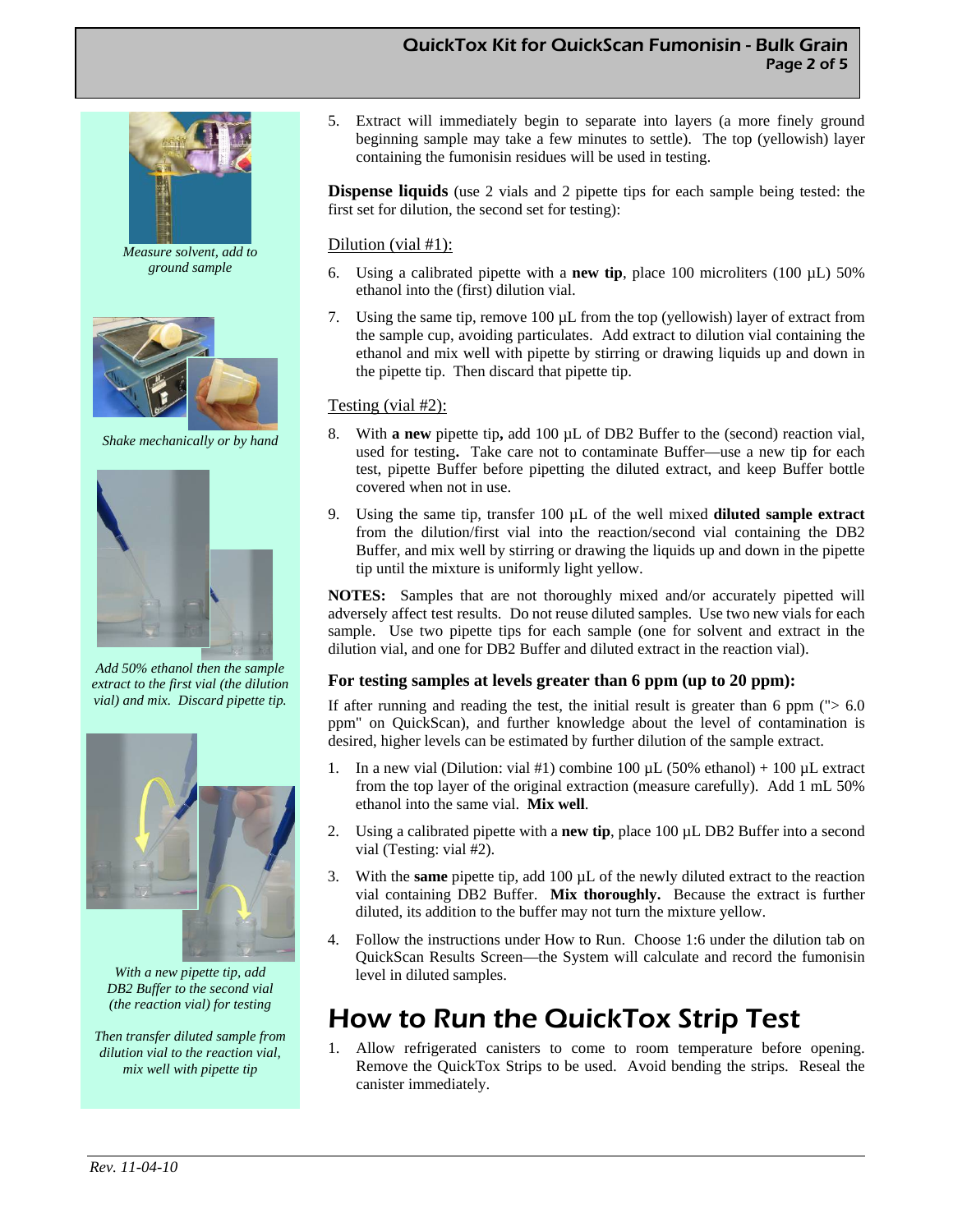#### QuickTox Kit for QuickScan Fumonisin - Bulk Grain Page 3 of 5



*Place strip in reaction vial. Wait 5 minutes for results.* 



*Cut strip and place in QuickScan reader immediately —no drying step!* 



*Place strip in QuickScan carrier* 

- 2. Place the strip into the reaction vial containing the Buffer and diluted sample extract (Testing: vial #2). The arrow tape on the end of the strip should point into the reaction vial.
- 3. The liquid will travel up the strip (flow may not be visible immediately—this is expected and normal).
- 4. Allow the strip to develop for 5 minutes. Immediately cut off and discard the bottom section of the strip covered by the arrow tape, and insert the strip into the QuickScan reader for quantitation.

# Use of the QuickScan System

Detailed instructions for use of the QuickScan system are supplied with each unit, and can also be found at www.envirologix.com/QuickScan.

In summary, a strip is inserted face down in the carrier with the barcoded end closest to the handle. The carrier is inserted into the reader and the strips are read by touching or clicking on the "Read Test" area of the screen. Results are then recorded in an electronic worksheet, allowing each user to report and track data easily.

Results are reported in the range of 0.20 to 6.0 ppm. Results less than 0.20 ppm are reported as "<LOD" (less than Limit of Detection) and results greater than 6.0 ppm are reported as " $> 6.0$  ppm."

# Kit Storage

This QuickTox Kit should be stored refrigerated. Note the shelf life on the kit box. Prolonged exposure to high temperatures may adversely affect the test results. Do not open the desiccated canister until ready to use the strips.

## Cross-reactivity

The following mycotoxins have been tested with this kit and no false positive results occurred at the levels stated.

- Aflatoxin  $B1 2000$  ppb
- DON (deoxynivalenol) 2000 ppm
- Ochratoxin  $A 2000$  ppm
- Zearalenone 2000 ppm

### Precautions and Notes

- This product is currently not applicable for use in testing any other crops.
- As with all screening tests, it is recommended that results be confirmed by an alternate method when necessary.
- The assay has been optimized for use with the protocol provided in the kit. Deviation from this protocol may invalidate the results of the test. Proper and thorough mixing, along with accurate pipetting, are essential to accurate results.
- The results generated through the proper use of this diagnostic tool reflect the condition of the working sample directly tested. Extrapolation as to the condition of the originating lot, from which the working sample was derived, should be based on sound sampling procedures and statistical calculations which address random sampling effects, non-random seed lot sampling effects and assay system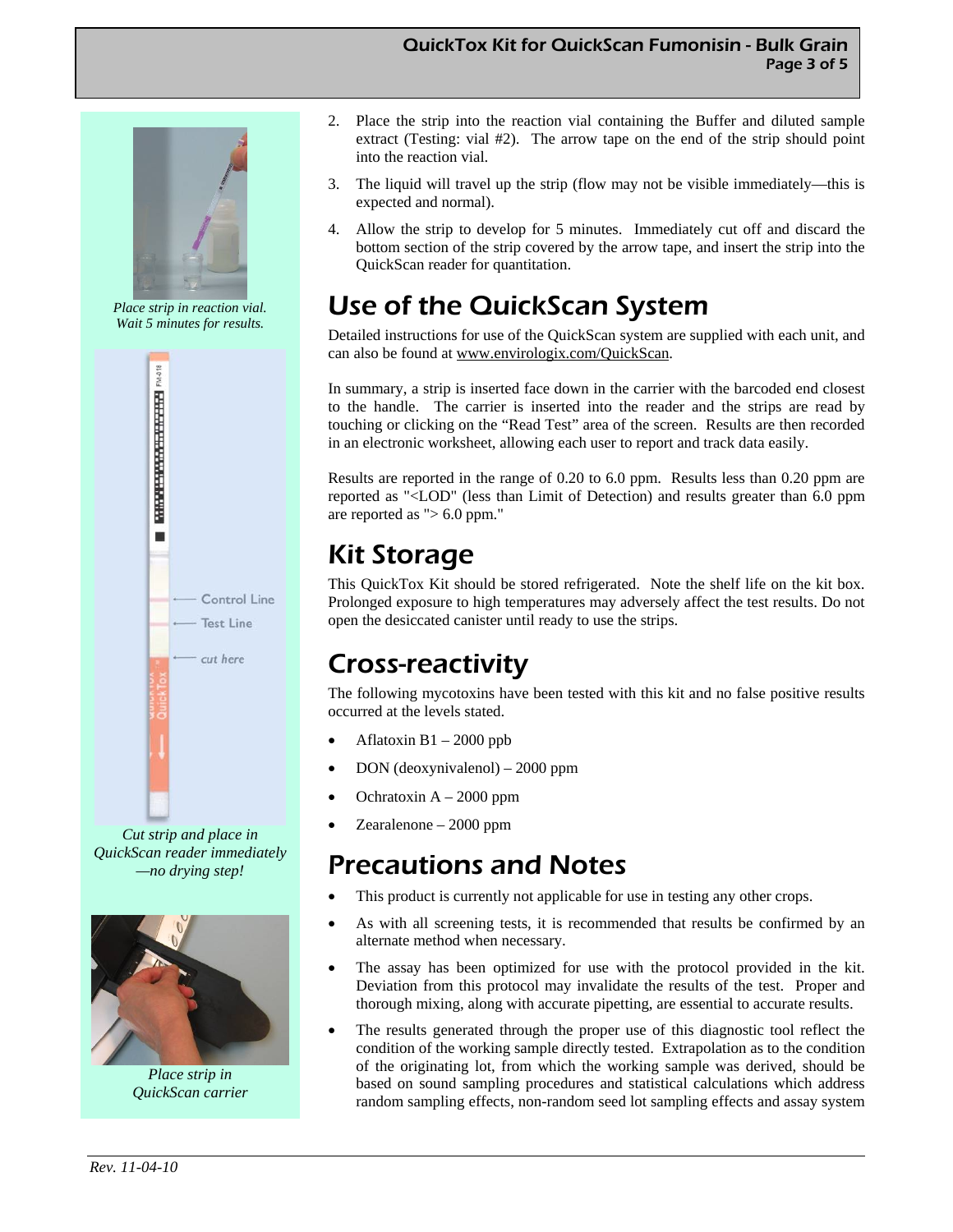#### QuickTox Kit for QuickScan Fumonisin - Bulk Grain Page 4 of 5







uncertainty. A negative result obtained when properly testing the working sample does not necessarily mean the originating lot is entirely negative for the analyte or protein in question.

- Strips must be read wet promptly at five minutes.
- Protect all components from hot or cold extremes of temperature when not in use. Do not leave in direct sunlight or in vehicle.
- For convenience, accessories and solvent can be ordered from EnviroLogix (see list, below). Purchase 50% ethanol, or prepare using 100% ethanol as follows: 50% Ethanol Preparation Instructions: For 100 mL, measure 50 mL 100% ethanol [reagent grade or better]; pour into suitable container with cap. Add 50 mL deionized or distilled water. Cap tightly and shake to mix. Use care when uncapping.
- **IMPORTANT:** Ethanol is flammable and toxic. Avoid inhaling vapors or contact with the skin, eyes, or clothing. Wear personal protective equipment including safety glasses, nitrile gloves (**not latex**), a vapor mask and a lab coat when handling. Keep containers tightly closed and away from heat, sparks and open flame. Observe any applicable regulations when disposing of samples and kit reagents.
- Any reusable labware contacting fumonisin (example: glass collection jars) should be washed thoroughly in warm, soapy water, and rinsed completely before reuse.

### Accessories:

| Available through EnviroLogix:           | Catalog #      |                   |
|------------------------------------------|----------------|-------------------|
| ■ QuickScan <sup>TM</sup> System         | <b>ACC 131</b> |                   |
| • Negative Ground Corn Sample            | <b>CON 011</b> |                   |
| • Positive Ground Corn Sample            | <b>CON 111</b> |                   |
| • Sample cups with lids                  | ACC 012-50     | (50/package)      |
| • Graduated cylinder                     | $ACC$ 023      | $(50 \text{ mL})$ |
| • MiniPet pipette<br>(one/location free) | <b>ACC 041</b> |                   |

 $-50\%$  Ethanol

| 50% Ethanol | ACC E26902-1X4 | $(1 \text{ bottle}, 4L)$ |
|-------------|----------------|--------------------------|
|             | ACC E26902-2X4 | (2 bottles, 4L each)     |
|             | ACC E26902-3X4 | (3 bottles, 4L each)     |
|             | ACC E26902-4X4 | (4 bottles, 4L each)     |
|             |                |                          |